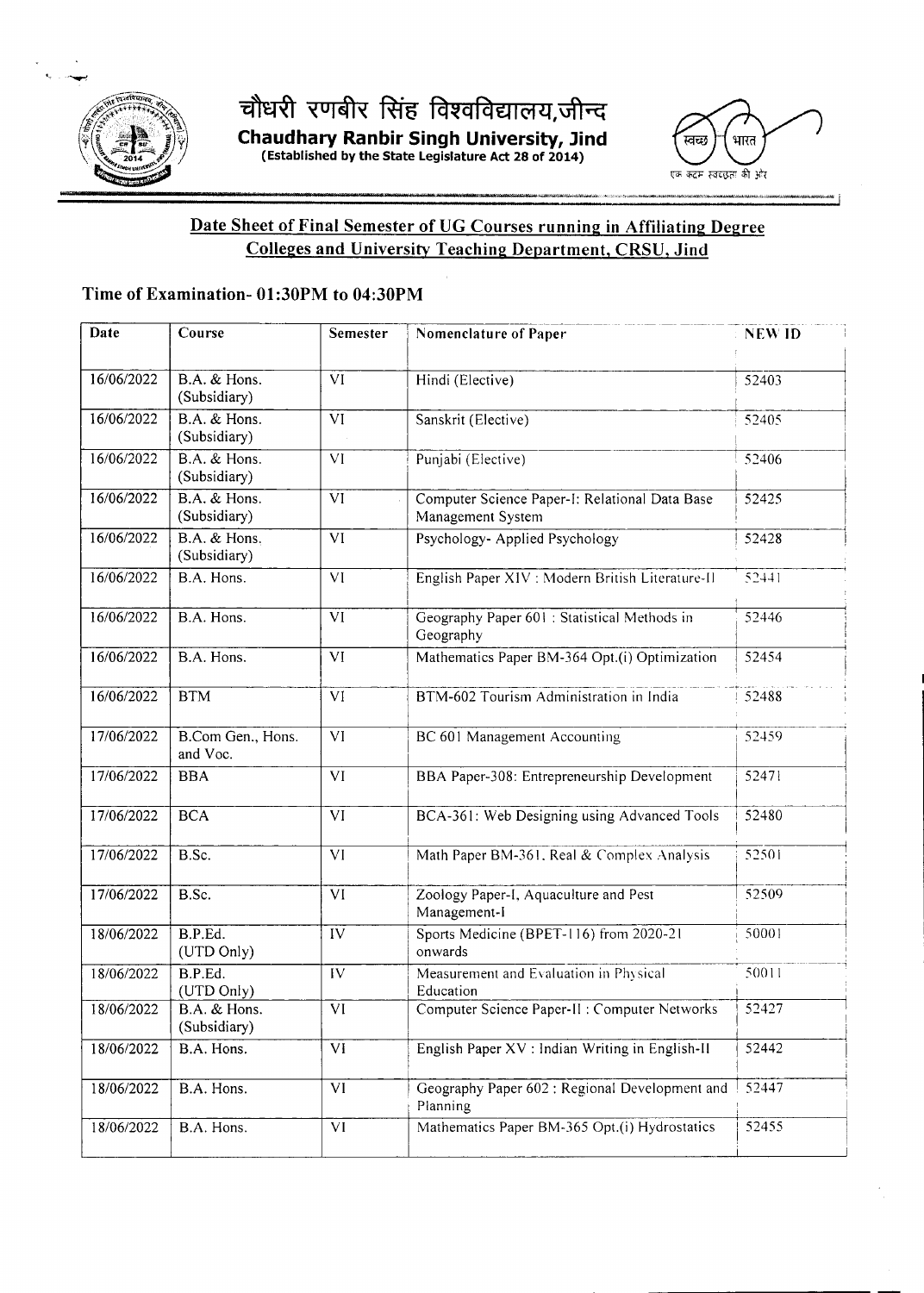| 18/06/2022 | <b>BTM</b>                              | VI                  | BTM-603 Economics of Tourism                             | 52489 |
|------------|-----------------------------------------|---------------------|----------------------------------------------------------|-------|
| 20/06/2022 | B.P.Ed.<br>(UTD Only)                   | <b>IV</b>           | Biomechanics (BPET-117) from 2020-21 onwards             | 50002 |
| 20/06/2022 | B.P.Ed.<br>(UTD Only)                   | $\overline{IV}$     | Yoga Education                                           | 50012 |
| 20/06/2022 | B.Com Gen., Hons.<br>and Voc.           | $\overline{VI}$     | BC 602 Fundamentals of Insurance                         | 52460 |
| 20/06/2022 | <b>BBA</b>                              | $\overline{VI}$     | BBA Paper-309: Business Laws-II                          | 52472 |
| 20/06/2022 | <b>BCA</b>                              | VI                  | BCA-362: Operating System-II                             | 52481 |
| 20/06/2022 | B.Sc.                                   | VI                  | Math Paper BM-362, Linear Algebra                        | 52502 |
| 20/06/2022 | B.Sc.                                   | VI                  | Zoology Paper-II, Aquaculture and Pest<br>Management-II  | 52510 |
| 21/06/2022 | B.A. & Hons.<br>(Subsidiary)            | $\overline{VI}$     | Math Paper BM-361, Real & complex Analysis               | 52408 |
| 21/06/2022 | <b>B.A. &amp; Hons.</b><br>(Subsidiary) | $\overline{VI}$     | Sociology opt(iii) Rural Society - Structure &<br>Change | 52419 |
| 21/06/2022 | <b>B.A. &amp; Hons.</b><br>(Subsidiary) | VI.                 | Social Work (Research Methodology)                       | 52420 |
| 21/06/2022 | <b>B.A. &amp; Hons.</b><br>(Subsidiary) | VI.                 | Health & Physical Education                              | 52430 |
| 21/06/2022 | <b>B.A. &amp; Hons.</b><br>(Subsidiary) | VI                  | Music(Vocal)                                             | 52432 |
| 21/06/2022 | <b>B.A. &amp; Hons.</b><br>(Subsidiary) | VI                  | Music (Inst.)                                            | 52433 |
| 21/06/2022 | <b>BTM</b>                              | <b>VI</b>           | BTM-604 Adventure Tourism                                | 52490 |
| 23/06/2022 | B.P.Ed.<br>(UTD Only)                   | IV                  | Sports Management (BPET-118) from 2020-21<br>onwards     | 50003 |
| 23/06/2022 | B.P.Ed.<br>(UTD Only)                   | IV                  | Sports Management (EC 402)                               | 50015 |
| 23/06/2022 | B.Com Gen., Hons.<br>and Voc.           | $\overline{\rm VI}$ | BC 603 Human Resource Management                         | 52461 |
| 23/06/2022 | <b>BBA</b>                              | $\overline{\rm VI}$ | BBA Paper-310: Logistic Management                       | 52473 |
| 23/06/2022 | <b>BCA</b>                              | <b>VI</b>           | BCA-363: Computer Graphics                               | 52482 |
| 23/06/2022 | B.Sc.                                   | VI                  | Math Paper BM-363, Dynamics                              | 52504 |
| 24/06/2022 | B.A. & Hons.<br>(Subsidiary)            | <b>VI</b>           | Math Paper BM-362, Linear Algebra                        | 52409 |
| 24/06/2022 | B.A. & Hons.<br>(Subsidiary)            | $\overline{VI}$     | Public Admn. Opt(A) Issues in Public<br>Administration   | 52411 |
| 24/06/2022 | B.A. & Hons.<br>(Subsidiary)            | VI                  | Public Admn. Opt(B) Rural Development<br>Administration  | 52412 |
| 24/06/2022 | B.A. Hons.                              | VI                  | English Paper XVI : Modern World Literature-II           | 52443 |
| 24/06/2022 | B.A. Hons.                              | VI                  | Geography Paper 605 : Opt. (i) Geography of<br>Transport | 52450 |
| 24/06/2022 | B.A. Hons.                              | VI <sup></sup>      | Geography Paper 605 : Opt.(v) Soil Geography             | 52451 |

 $\mathcal{L}^{\text{max}}_{\text{max}}$ 

 $\frac{1}{2} \sum_{i=1}^{n} \frac{1}{2} \sum_{j=1}^{n} \frac{1}{2} \sum_{j=1}^{n} \frac{1}{2} \sum_{j=1}^{n} \frac{1}{2} \sum_{j=1}^{n} \frac{1}{2} \sum_{j=1}^{n} \frac{1}{2} \sum_{j=1}^{n} \frac{1}{2} \sum_{j=1}^{n} \frac{1}{2} \sum_{j=1}^{n} \frac{1}{2} \sum_{j=1}^{n} \frac{1}{2} \sum_{j=1}^{n} \frac{1}{2} \sum_{j=1}^{n} \frac{1}{2} \sum_{j=1}^{n$ 

 $\frac{1}{2}$ 

 $\frac{1}{2}$ 

 $\ddot{\bullet}$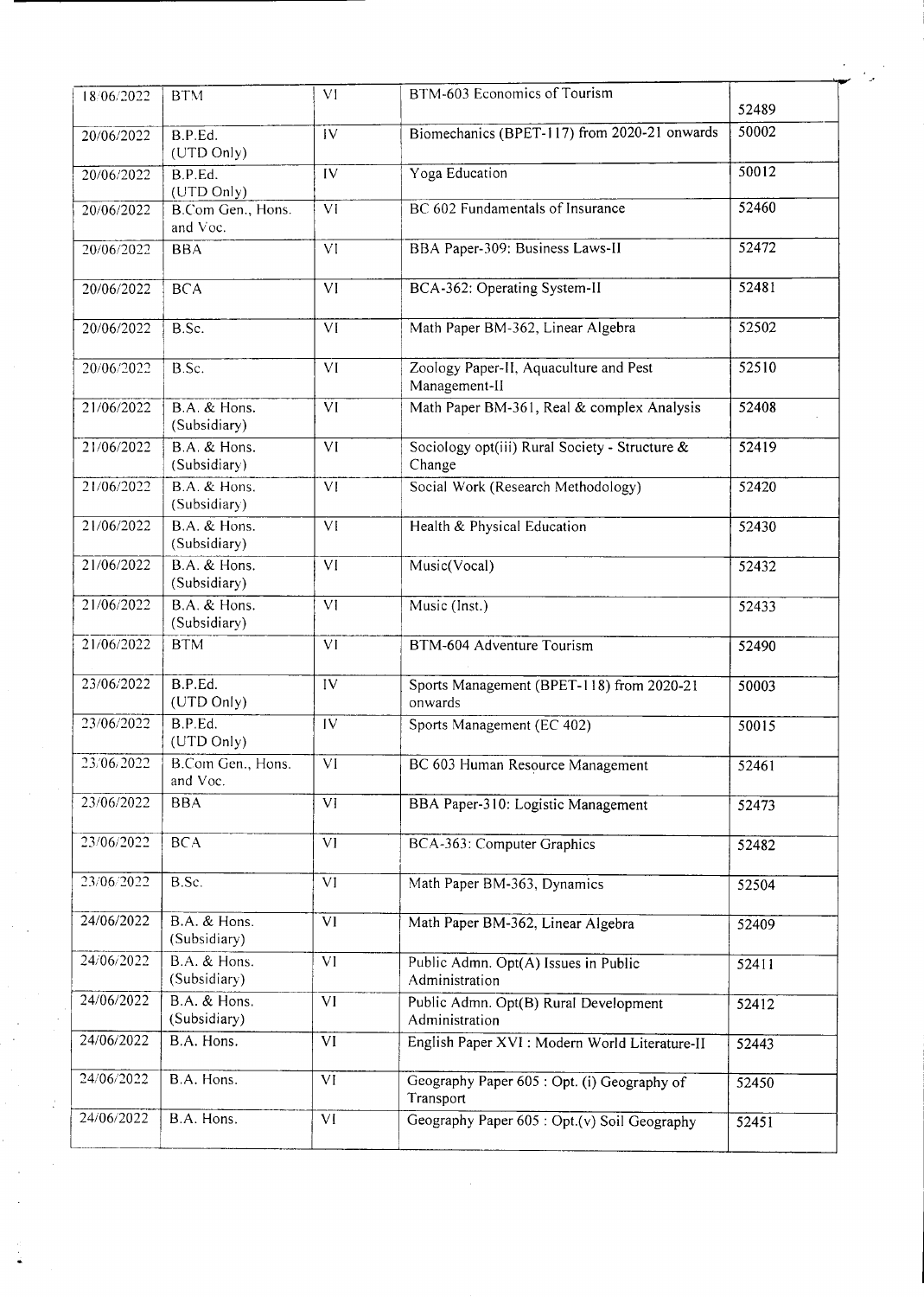| 25/06/2022 | B.P.Ed.<br>(UTD Only)                   | IV                  | Exercise Physiology (BPET-119) from 2020-21<br>onwards                              | 50004 |
|------------|-----------------------------------------|---------------------|-------------------------------------------------------------------------------------|-------|
| 25/06/2022 | B.P.Ed.<br>(UTD Only)                   | IV                  | Research and Statistics in Physical Education                                       | 50013 |
| 25/06/2022 | B.Com Gen., Hons.<br>and Voc.           | VI                  | BC 604 Income Tax-II                                                                | 52462 |
| 25/06/2022 | <b>BBA</b>                              | <b>VI</b>           | BBA Paper-311: Principles of Insurance                                              | 52474 |
| 25/06/2022 | <b>BCA</b>                              | VI                  | BCA-364: Internet Technologies                                                      | 52483 |
| 25/06/2022 | B.Sc.                                   | VI                  | Chemistry Paper-XVIII, CH-304. Inorganic<br>Chemistry                               | 52498 |
| 25/06/2022 | B.Sc.                                   | VI                  | Biotechnology Paper-XIII. Microbial Technology                                      | 52511 |
| 25/06/2022 | B.Sc.                                   | <b>VI</b>           | Computer Science Paper-I: Relational Data Base<br>Management System                 | 52514 |
| 27/06/2022 | B.A. & Hons.<br>(Subsidiary)            | $\overline{\rm VI}$ | Math Paper BM-363, Dynamics                                                         | 52410 |
| 27/06/2022 | B.A. Hons.                              | VI                  | Geography Paper 603 (A) : Field Survey in<br>Geography                              | 52448 |
| 27/06/2022 | <b>BTM</b>                              | VI                  | BTM-605 Tourist Guiding                                                             | 52491 |
| 28/06/2022 | B.P.Ed.<br>(UTD Only)                   | IV                  | Recreation (BPET-120) from 2020-21 onwards                                          | 50005 |
| 28/06/2022 | B.P.Ed.<br>(UTD Only)                   | $\overline{IV}$     | Theory of Sports and Games                                                          | 50014 |
| 28/06/2022 | B.Com Gen., Hons.<br>and Voc.           | Vİ                  | BC 605 Business Environment                                                         | 52463 |
| 28/06/2022 | <b>BBA</b>                              | VI                  | BBA Paper-312: Introduction to Financial<br>Services                                | 52475 |
| 28/06/2022 | <b>BCA</b>                              | <b>VI</b>           | BCA-365: Advanced Programming with Visual<br><b>Basic</b>                           | 52484 |
| 28/06/2022 | B.Sc.                                   | <b>VI</b>           | Chemistry Paper-XIX, CH-305, Physical<br>Chemistry                                  | 52499 |
| 28/06/2022 | B.Sc.                                   | VI                  | Geography Paper-303, Introduction to Remote<br>Sensing, GIS & Quantitative Methods  | 52513 |
| 28/06/2022 | B.Sc.                                   | VI                  | Computer Science Paper-II : Computer Networks                                       | 52515 |
| 29/06/2022 | <b>B.A. &amp; Hons.</b><br>(Subsidiary) | <b>VI</b>           | Philosophy Paper-VI, Opt.(i), Ethics and Social<br>Philosophy (Indian & Western)-II | 52424 |
| 29/06/2022 | B.A. & Hons.<br>(Subsidiary)            | VI                  | Home Science Course No.302, Human<br>Development                                    | 52429 |
| 29/06/2022 | B.A. & Hons.<br>(Subsidiary)            | VI                  | Geography Paper-303. Introduction to remote<br>sensing, GIS & Quantitative Methods  | 52434 |
| 29/06/2022 | <b>BTM</b>                              | <b>VI</b>           | BTM-606 Salesmanship in Tourism                                                     | 52492 |
| 30/06/2022 | B.Com Gen., Hons.<br>and Voc.           | $\overline{VI}$     | BC 606 (i) Retail Management                                                        | 52464 |
| 30/06/2022 | <b>BBA</b>                              | VI                  | Environment Management                                                              | 52476 |
| 30/06/2022 | <b>BCA</b>                              | VI                  | BCA-366: Programming in Core Java                                                   | 52485 |
| 30/06/2022 | B.Sc.                                   | VI                  | Chemistry Paper-XX CH-306, Organic Chemistry                                        | 52500 |
| 01/07/2022 | B.A. & Hons.<br>(Subsidiary)            | VI                  | Hindi (Compulsory)                                                                  | 52402 |

 $\begin{aligned} \Delta \mathbf{y} & = \mathbf{y} \mathbf{y}, \\ \Delta \mathbf{y} & = \mathbf{y} \mathbf{y}, \\ \Delta \mathbf{y} & = \mathbf{y} \mathbf{y}, \\ \Delta \mathbf{y} & = \mathbf{y} \mathbf{y}. \end{aligned}$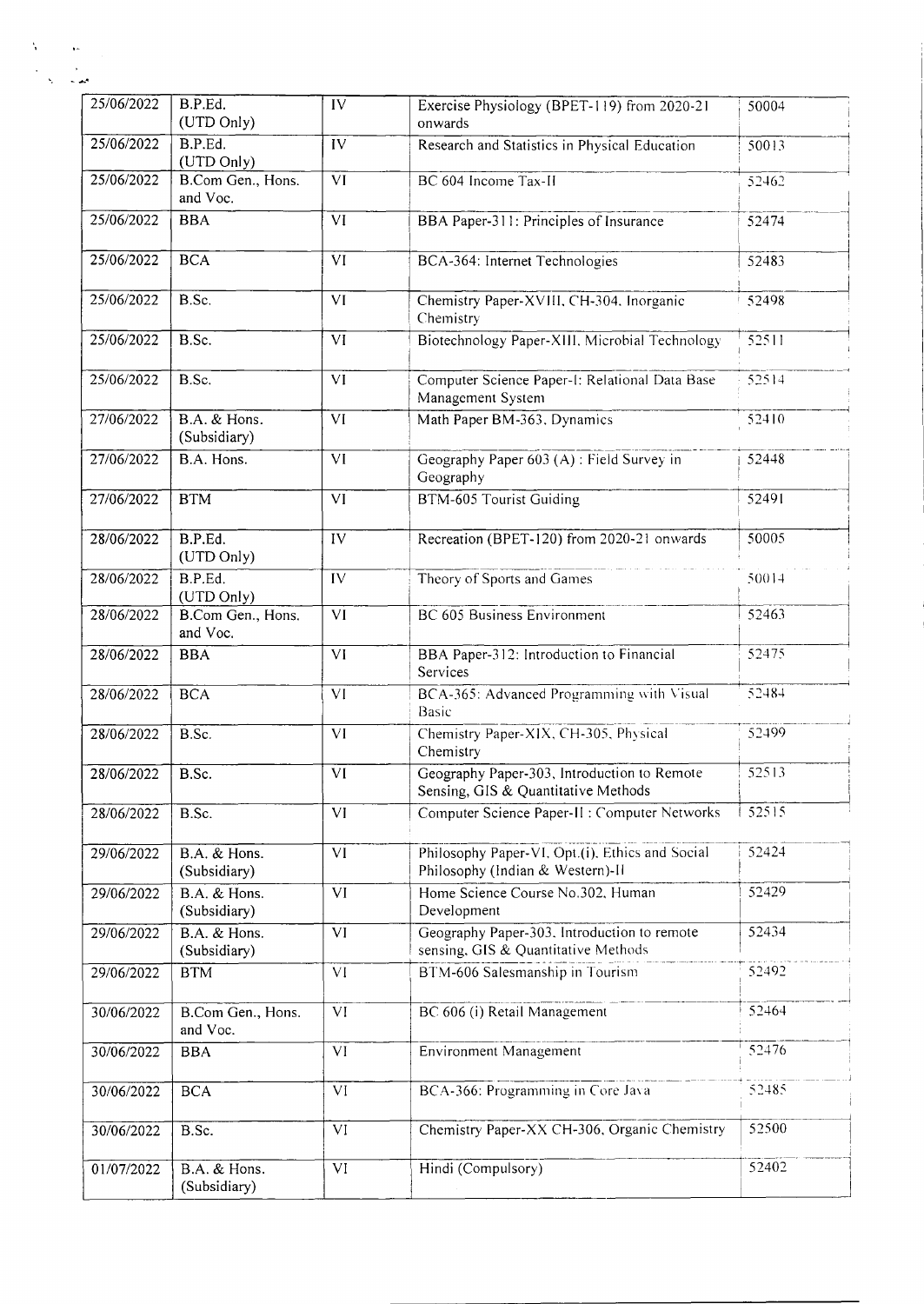| 01/07/2022 | B.A. & Hons.<br>(Subsidiary)            | VI.                    | Sanskrit (Compulsory)                                                  | 52404             |
|------------|-----------------------------------------|------------------------|------------------------------------------------------------------------|-------------------|
| 02.07.2022 | B.Com Gen., Hons.<br>and Voc.           | $\overline{\rm VI}$    | TPP-BC-605: Customs Procedure and Practice-II                          | 52465             |
| 02/07/2022 | B.Com Gen., Hons.<br>and Voc.           | $\overline{VI}$        | ASPSM-BC-605: Management of Sales Force-II                             | 52467             |
| 02:07:2022 | B.Sc.                                   | $\overline{\rm VI}$    | Physics Paper-XI, Solid State & Nano - Physics                         | 52495             |
| 02/07/2022 | B.Sc.                                   | VI                     | Botany Paper-I, Bio-Chemistry and Plant Bio-<br>Technology             | $\frac{1}{52506}$ |
| 04/07/2022 | B.A. & Hons.<br>(Subsidiary)            | VI                     | Economics-opt(i): Indian Economy-II                                    | 52421             |
| 04/07/2022 | <b>B.A. &amp; Hons.</b><br>(Subsidiary) | $\overline{VI}$        | Economics-opt(ii): Public Finance                                      | 52422             |
| 04/07/2022 | B.A. & Hons.<br>(Subsidiary)            | $\overline{\rm VI}$    | Economics-opt(iii): Economics of Development-II                        | 52423             |
| 04/07/2022 | B.A. Hons.                              | $\overline{VI}$        | Mathematics Paper BM-366 Opt.(ii) Principles of<br>Computer Science-II | 52456             |
| 05/07/2022 | B.Com Gen., Hons.<br>and Voc.           | $\overline{VI}$        | TPP-BC-606: Corporate Taxation-III                                     | 52466             |
| 05/07/2022 | $B.$ Sc.                                | $\overline{\rm VI}$    | Physics Paper-XII, Atomic & Molecular<br>Spectroscopy                  | 52496             |
| 05/07/2022 | $B.$ Sc.                                | $\overline{VI}$        | Botany Paper-II, Economic Botany                                       | 52507             |
| 06/07/2022 | B.A. & Hans.<br>(Subsidiary)            | $\overline{VI}$        | Political Science opt(i) Comparative Constitutions<br>of UK & USA      | 52414             |
| 06/07/2022 | <b>B.A. &amp; Hons.</b><br>(Subsidiary) | $\overline{VI}$        | Political Science opt(ii) International Organization                   | 52415             |
| 06/07/2022 | B.A. Hons.                              | $\overline{\text{VI}}$ | Geography Paper 604 : Geography of Settlement                          | 52449             |
| 08/07/2022 | B.A. & Hons.<br>(Subsidiary) / BTM      |                        | English (Compulsory)                                                   | 52401             |
| 09/07/2022 | B.Com Hons.                             | $\overline{VI}$        | BC-606 (ii) Corporate Governance                                       | 52468             |
| 09/07/2022 | B.A. Hons.                              | $\overline{\text{VI}}$ | Mathematics Paper BM- 365 opt -iii<br>Combinational Number Theory      | 52457             |
| 11/07/2022 | B.A. & Hons.<br>(Subsidiary)            | $\overline{VI}$        | History opt(I) Modern World                                            | 52416             |
| 11/07/2022 | B.A. & Hons.<br>(Subsidiary)            | $\overline{VI}$        | History opt(ii) Modern Europe (1789-1945 A.D.)                         | 52417             |

## **Important Instructions**

- 1. The Examination Center will be as mentioned on admit card.<br>2. Electronics gadgets such as pagers. Cell phone and Programn
- 2. Electronics gadgets such as pagers. Cell phone and Programmable Calculators, Smart Watch etc. are not allowed in the Examination Hall
- 3. The candidates must check up and ensure that they have been supplied the correct questionpaper before writing of answers. If the question-paper is not correct they should bring the same to the notice of the lnvigilator. Complaints in this regard after the examination shall not he entertained.
- 4. No extra answer-sheet will be provided.
- 5. The candidates are advised to visit University Website www.crsu.ac.in regularly for any update / modiflcations in Date Sheet.
- 6. The Examination will be conducted through offline mode only.

**Controller of Examinations**